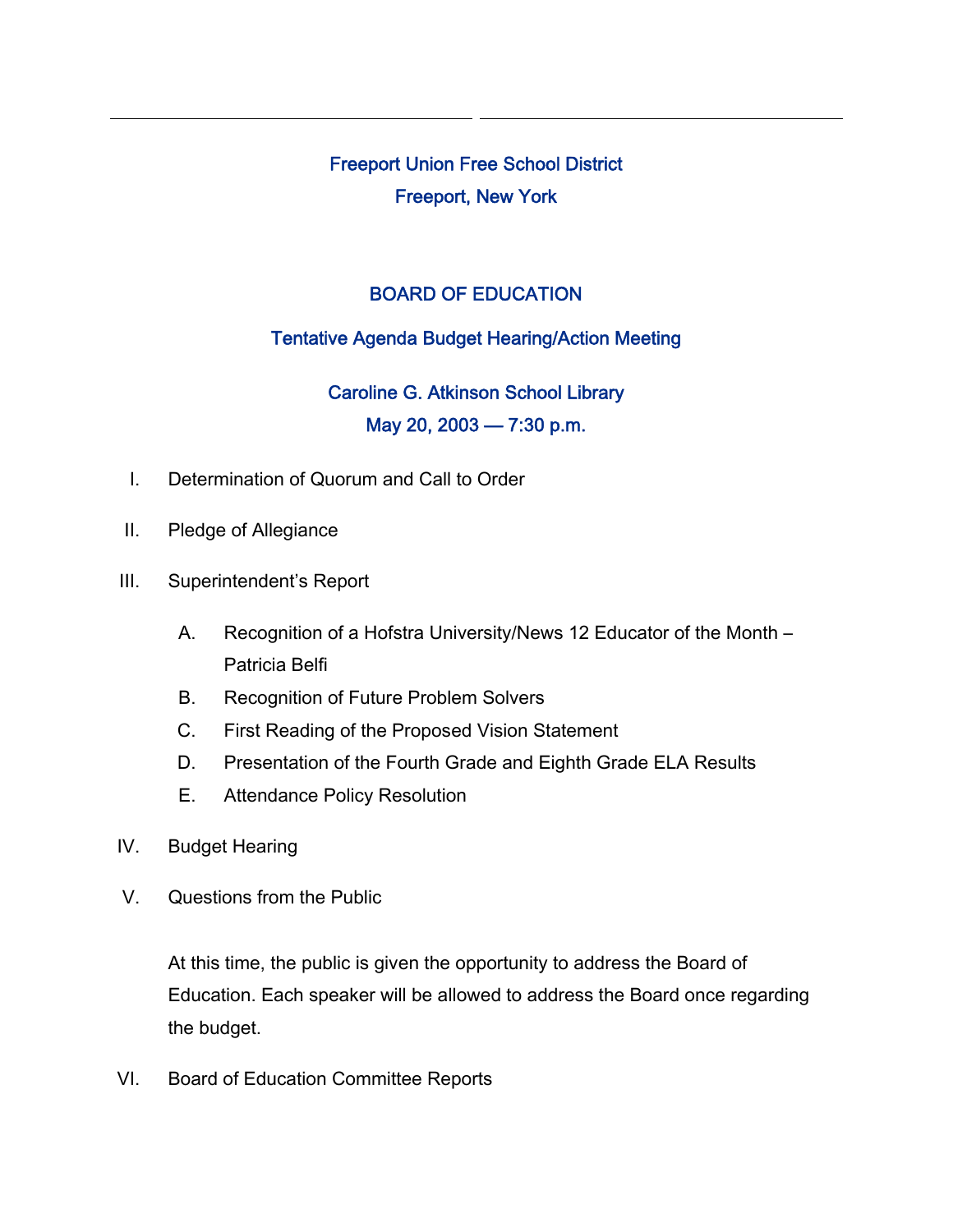VII. Questions from the Public

At this time, the public is given the opportunity to address the Board of Education. Each speaker will be allowed to address the Board once, for a maximum of six minutes, on any topic.

VIII. Items for Action

Consent Agenda

Consent Agenda Items:

BE IT RESOLVED that the Board of Education of the Freeport Union Free School District hereby approves the following items; A; B (1, 2, 3, 4, 5); C (1); D (1)

IX.

A. Consent - Approve

Acceptance of the Minutes:

- April 29, 2003; and,
- May 7, 2003
- B. Consent Approve

Personnel Action

- 1. Request for Leave of Absence
- 2. Change of Status
- 3. Resignation of Staff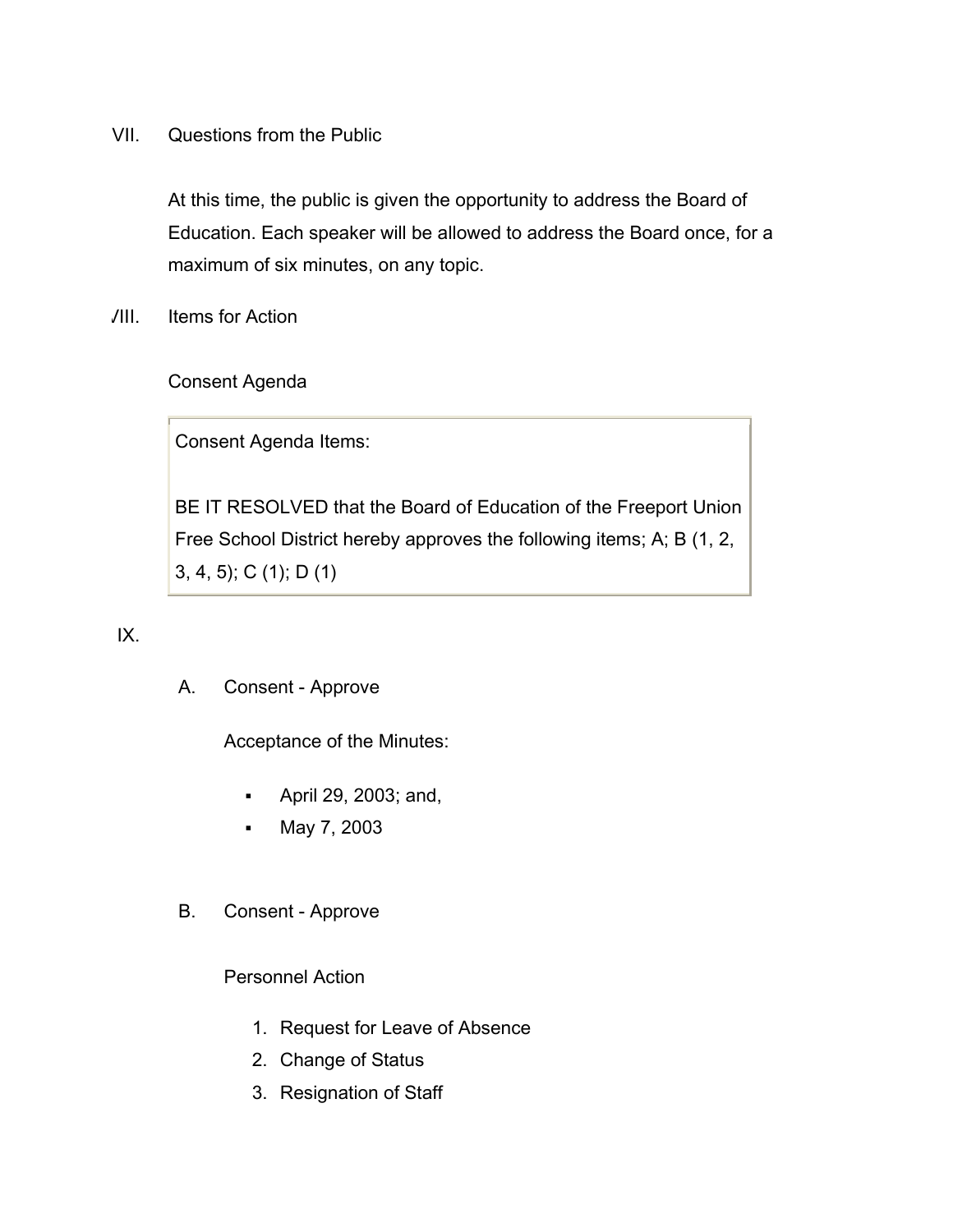- 4. Retirement of Staff
- 5. Appointment of Staff
- C. Consent Approve

# Education

- 0. Acceptance of the Minutes on the Committees on Special Education and Preschool Special Education:
	- **-** April 7, 2003;
	- April 9, 2003;
	- April 10, 2003;
	- April 11, 2003;
	- April 15, 2003;
	- April 16, 2003;
	- May 1, 2003;
	- May 5, 2003;
	- May 6, 2003;
	- May 7, 2003;
	- **May 8, 2003;**
	- May 12, 2003;
	- May 13, 2003;
	- May 14, 2003; and,
	- May 15, 2003.
- D. Consent Approve

## Finance

- 0. Acceptance of a Gift
- E. Individual Action Items